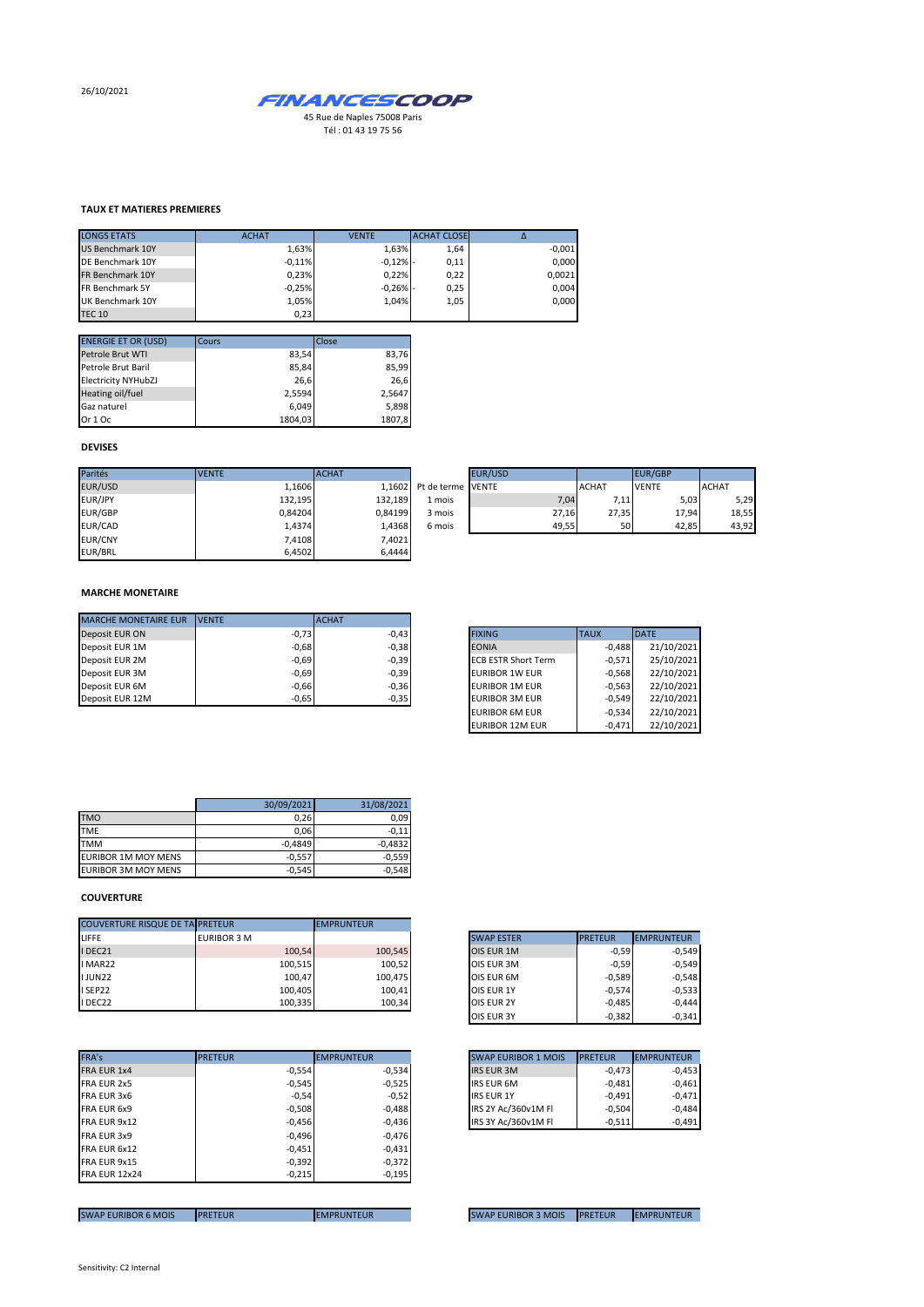| <b>IRS EUR 1Y</b>  | $-0.3861$ | $-0.3461$ | <b>IRS EUR 1Y</b>  | $-0.5312$ | $-0,4912$ |
|--------------------|-----------|-----------|--------------------|-----------|-----------|
| <b>IRS EUR 2Y</b>  | $-0,3924$ | $-0,3524$ | <b>IRS EUR 2Y</b>  | $-0,4012$ | $-0,3612$ |
| <b>IRS EUR 3Y</b>  | $-0,3768$ | $-0,3368$ | <b>IRS EUR 3Y</b>  | $-0.2761$ | $-0,2361$ |
| <b>IRS EUR 4Y</b>  | $-0,352$  | $-0,312$  | <b>IRS EUR 4Y</b>  | $-0,1835$ | $-0,1435$ |
| <b>IRS EUR 5Y</b>  | $-0,3179$ | $-0,2779$ | <b>IRS EUR 5Y</b>  | $-0.1046$ | $-0,0646$ |
| <b>IRS EUR 6Y</b>  | $-0,2773$ | $-0,2373$ | <b>IRS EUR 6Y</b>  | $-0,0304$ | 0,0096    |
| <b>IRS EUR 7Y</b>  | $-0,2313$ | $-0.1913$ | <b>IRS EUR 7Y</b>  | 0.0399    | 0.0799    |
| <b>IRS EUR 10Y</b> | $-0,0748$ | $-0,0348$ | <b>IRS EUR 10Y</b> | 0,2278    | 0,2678    |

| <b>TAUX EURIBOR</b>      | 22/10/2021 | 21/10/2021 | Δ        |
|--------------------------|------------|------------|----------|
| <b>EURIBOR 1W EUR</b>    | $-0,57$    | $-0,57$    | 0,006    |
| <b>EURIBOR 1M EUR</b>    | $-0,56$    | $-0,56$    | $-0,004$ |
| <b>EURIBOR 3M EUR</b>    | $-0,55$    | $-0,55$    | $-0,001$ |
| <b>EURIBOR 6M EUR</b>    | $-0,53$    | $-0,53$    | $-0,002$ |
| <b>EURIBOR 12M EUR</b>   | $-0,47$    | $-0,48$    | 0,006    |
|                          | 25/10/2021 | 22/10/2021 |          |
| <b>XEU Benchmark 2Y</b>  | $-0,70$    | $-0,67$    | $-0,028$ |
| <b>XEU Benchmark 3Y</b>  | $-0,65$    | $-0,63$    | $-0,026$ |
| <b>XEU Benchmark 4Y</b>  | $-0,60$    | $-0,57$    | $-0,028$ |
| <b>XEU Benchmark 5Y</b>  | $-0,48$    | $-0,44$    | $-0,035$ |
| <b>XEU Benchmark 6Y</b>  | $-0,41$    | $-0,38$    | $-0,024$ |
| <b>XEU Benchmark 7Y</b>  | $-0,34$    | $-0,32$    | $-0,019$ |
| <b>XEU Benchmark 8Y</b>  | 0,02       | 0,05       | $-0,021$ |
| <b>XEU Benchmark 9Y</b>  | 0,13       | 0,14       | $-0,018$ |
| <b>XEU Benchmark 10Y</b> | $-0,12$    | $-0,11$    | $-0,008$ |
| <b>XEU Benchmark 12Y</b> | 0,37       | 0,38       | $-0,012$ |
| <b>XEU Benchmark 15Y</b> | 0,08       | 0,08       | $-0,001$ |
| <b>XEU Benchmark 20Y</b> | 0,07       | 0,05       | 0,015    |
| <b>TEC 30</b>            | 0,89       | 0,90       | $-0,010$ |
|                          |            |            |          |
|                          |            |            |          |



| <b>EURIBOR3M</b>      |            |                 |          |         |                   |       |
|-----------------------|------------|-----------------|----------|---------|-------------------|-------|
| <b>EURIBOR 3M EUR</b> | $-0,549$   |                 |          |         |                   |       |
| LIFFE EURIBOR3M/ROLLS | 26/10/2021 | 25/10/2021 TAUX |          | Δ       | TAUX VEILLE A/FIX |       |
| IDEC21                | 100,545    | 100,54          | $-0,545$ | 101,090 | $-0,540$          | 0,004 |
| I MAR22               | 100,515    | 100,515         | $-0,515$ | 101,030 | $-0,515$          | 0,034 |
| <b>IJUN22</b>         | 100,47     | 100,465         | $-0,470$ | 100,940 | $-0,465$          | 0,079 |
| ISEP22                | 100,41     | 100,405         | $-0,410$ | 100,820 | $-0,405$          | 0,139 |
| I DEC22               | 100,34     | 100,335         | $-0,340$ | 100,680 | $-0,335$          | 0,209 |
| I MAR23               | 100.235    | 100,23          | $-0,235$ | 100.470 | $-0,230$          | 0,314 |
| <b>IJUN23</b>         | 100,15     | 100,15          | $-0,150$ | 100,300 | $-0,150$          | 0,399 |
| I SEP23               | 100,09     | 100,085         | $-0,090$ | 100,180 | $-0,085$          | 0,459 |
| I DEC23               | 100,035    | 100,03          | $-0,035$ | 100,070 | $-0,030$          | 0,514 |
| I MAR24               | 99,985     | 99,98           | 0,015    | 99,970  | 0.020             | 0,564 |
| <b>IJUN24</b>         | 99,94      | 99,935          | 0,060    | 99,880  | 0,065             | 0,609 |
| I SEP24               | 99,91      | 99,905          | 0,090    | 99,820  | 0,095             | 0,639 |